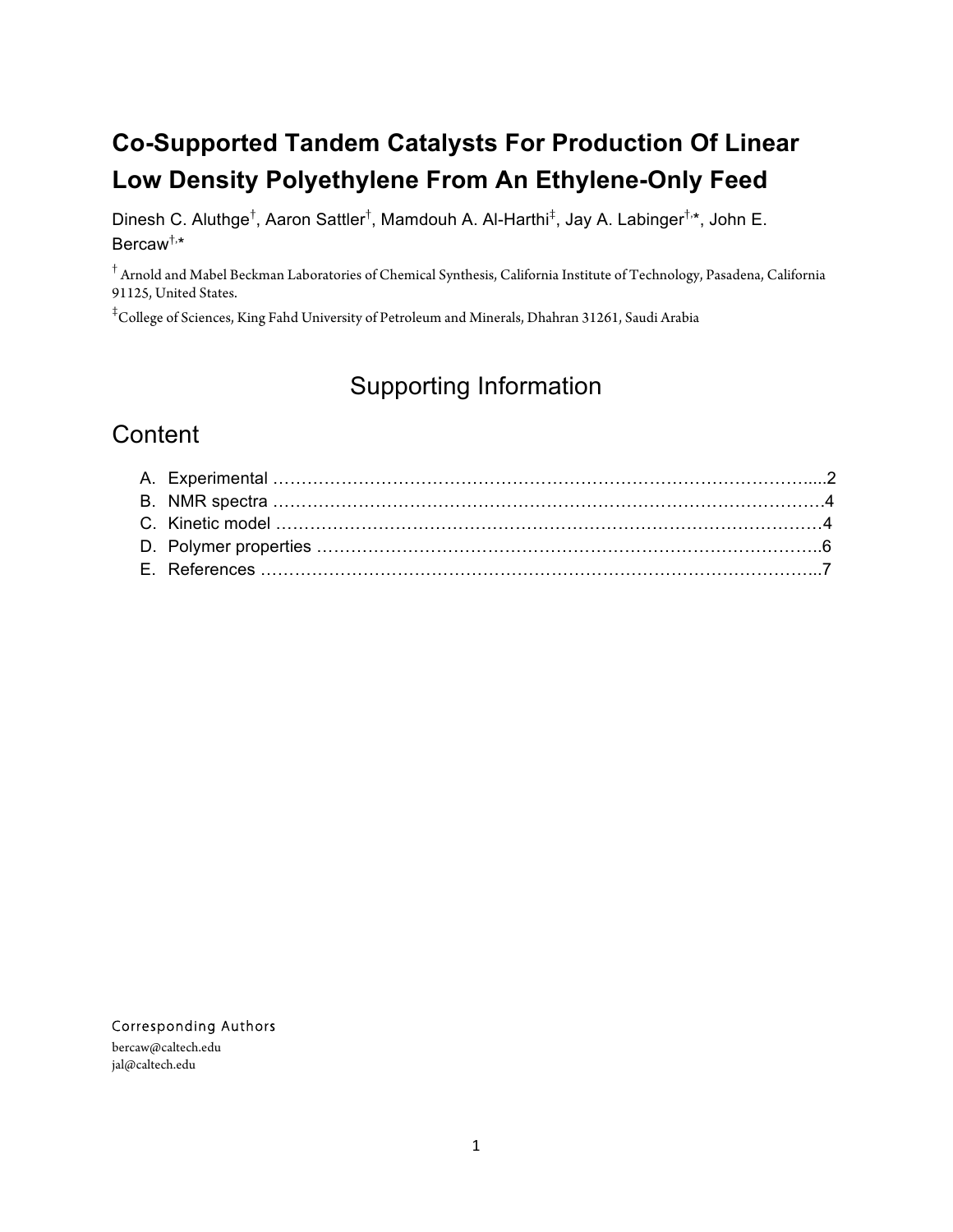#### **A. Experimental**

#### **General Considerations**

All reactions unless otherwise stated were carried out under an inert dinitrogen atmosphere using standard glovebox, Schlenk line and high-vacuum line techniques. Toluene was obtained from a solvent purification system with activated alumina columns, degassed and left over 4 Å molecular sieves for at least 16 hours prior to use. Methylaluminoxane (MAO) (30% w/v in toluene) was obtained from Albermarle Corporation and stored at −30 ºC in a dinitrogen glovebox freezer. Silica (MS-3030) was obtained from PQ Corporation at heated at 300 ºC under vacuum for 5 h and then stored in a dinitrogen glovebox. (FI)TiCl<sub>3</sub> and (Cp\*SiNR)TiCl<sub>2</sub> were prepared according to literature procedures.<sup>1,2</sup> <sup>13</sup>C labelled 1-hexene was synthesized from  $13^{\circ}$ C labelled methyl iodide according to a literature procedure.<sup>3</sup> Ethylene was purified by passage through a column containing activated molecular sieves and MnO dispersed on vermiculite.<sup>4</sup> Polymerizations at pressures > 1atmosphere were carried out in a glass reactor (miniclave steel<sup>TM</sup> type 1 / 300 mL, 10 bar) obtained from Buchiglas-USA.

#### **Representative procedure for the preparation of co-supported catalysts**

In a dinitrogen-filled glovebox a 100 mL round bottom flask was charged with a Teflon stir bar, MS-3030 silica (2.000 g) and toluene (25 mL). 3.5 mL of 30 weight % MAO was added dropwise to this stirring suspension, and stirring at ambient temperature was continued for 2 hours, followed by addition of a mixture of  $(FI)TICI_3$  (8.2 mg, 14 µmol) and  $(Cp^*SiNR)TICI_2$  (15 mg, 41 µmol) in toluene (10 mL). After inserting a 180º connector equipped with a Teflon valve the flask was taken out of the glovebox and attached to a vacuum line. The suspension was stirred at 30 ºC for 1 hour, then toluene was removed under vacuum to obtain a dry yellow powder (yield: 2.971 g).

#### **Representative procedure for tandem trimerization and copolymerization of ethylene at 1 atmosphere**

In a dinitrogen-filled glovebox, a 250 mL round bottom flask was charged with a Teflon stir bar,  $s$ -(FI)Ti(1)-(Cp\*SiNR)Ti(3) (0.302 g) and 50 mL of toluene. After inserting a 180 $^{\circ}$  connector equipped with a Teflon valve the flask was moved from the glovebox to a vacuum line, and the slurry was cooled and degassed under high vacuum. Ethylene was supplied at 1 atm, and the reaction mixture was stirred for 3 hours at 25 ºC, after which the reaction was quenched with 2 mL of 12 M HCl and 10 mL of methanol. Acetone (20 mL) was added to aid polymer precipitation; the solid was filtered off and washed with methanol. The isolated polymer (yield: 11.7 g) was dried under vacuum for 3 hours. Polymer samples for NMR analysis were prepared by the addition of ~20 mg of material to 1 mL of 1,1,2,2,-tetrachloroethane-d2. <sup>13</sup>C{<sup>1</sup>H} NMR spectra were obtained with a Varian 500 MHz spectrometer at 130 °C with a relaxation delay of 2 seconds.

#### **Representative procedure for tandem trimerization and copolymerization of ethylene at pressures > 1 atmosphere**

In a dinitrogen-filled glovebox, a miniclave steel<sup>™</sup> glass reactor was with a Teflon stir bar, s-(FI)Ti(**3**)-(Cp\*SiNR)Ti(**1**) (0.302 g) and 50 mL of toluene. The sealed reactor was removed from the glove box and ethylene was supplied at 4.4 bar. The reaction was stirred for 3 hours at 25 ºC, after which the reaction was quenched with 2 mL of 12 M HCl and 10 mL of methanol.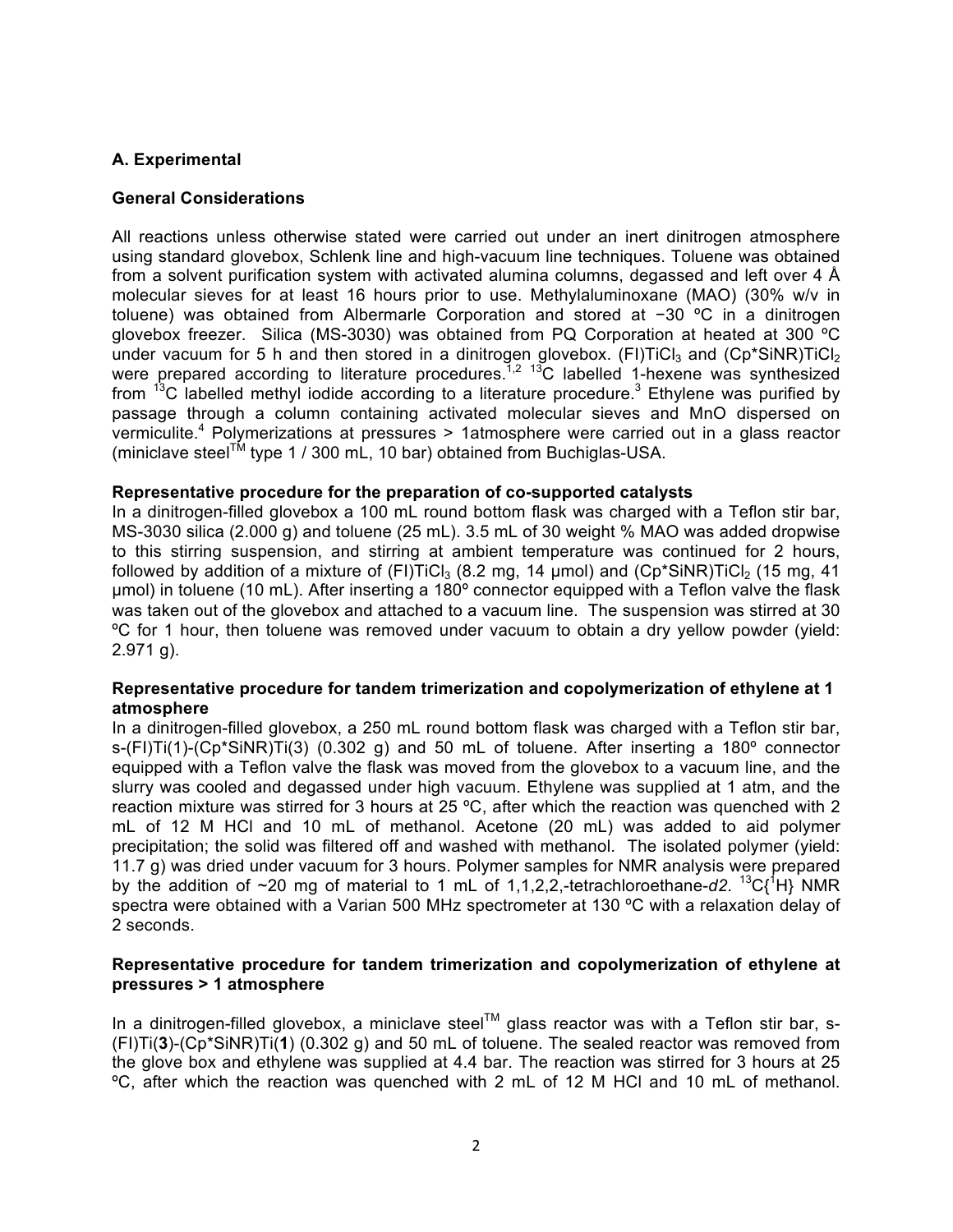Acetone (20 mL) was added to aid polymer precipitation; the solid was filtered off and washed with methanol. The isolated polymer (yield: 8.95 g) was dried under vacuum for 3 hours.

#### **Tandem trimerization and copolymerization of ethylene with added 1-hexene**

The procedure is similar to the above except for the addition of 1-hexene with a micro syringe after the addition of toluene. After inserting the 180º connector the reactor assembly was immediately removed from the glovebox and frozen (to reduce poly-1-hexene formation), prior to attaching it to the high vacuum line for degassing and the addition of ethylene.

#### **Gel Permeation Chromatography**

| <b>Chromatographic Conditions</b>           |                              |  |  |  |  |
|---------------------------------------------|------------------------------|--|--|--|--|
| HT-GPC                                      |                              |  |  |  |  |
| Solvent:                                    | TCB (1,2,4-Trichlorobenzene) |  |  |  |  |
| Flow rate:                                  | $1.0$ ml/min                 |  |  |  |  |
| Injection volume:                           | $200$ µl                     |  |  |  |  |
| Column/Detector temperature:                | 140 C°                       |  |  |  |  |
| Columns:                                    | 3x ViscoGEL HR-(S) HT 7.8cm  |  |  |  |  |
| GPC System HT-GPC 350A                      |                              |  |  |  |  |
| Sample Preparation for high temperature GPC |                              |  |  |  |  |

About 5.5 mg of the material was placed into a 40 ml glass vial and accurately weighed. 10ml of the solvent was added using a clean 10 ml glass pipette. The vial was capped with a Teflon coated cap and the samples were placed into the Vortex Auto Sampler and left to dissolve for 3 hrs at 140°C while stirring gently. Broad polystyrene samples were also used as controls.

#### Data Analysis

The polymer samples were successfully analysed by the Triple Detection method. The detector alignment and instrument sensitivity parameters were previously determined using a narrow polystyrene standard. A broad polystyrene standard was used for system verification.

#### **Differential Scanning Calorimetry**

About 6.5 mg of the samples were taken for the analysis, with heating & cooling at a rate of 10 °C/min under a nitrogen atmosphere. Each sample was analyzed twice for accuracy, and the average value reported as shown in Table 3.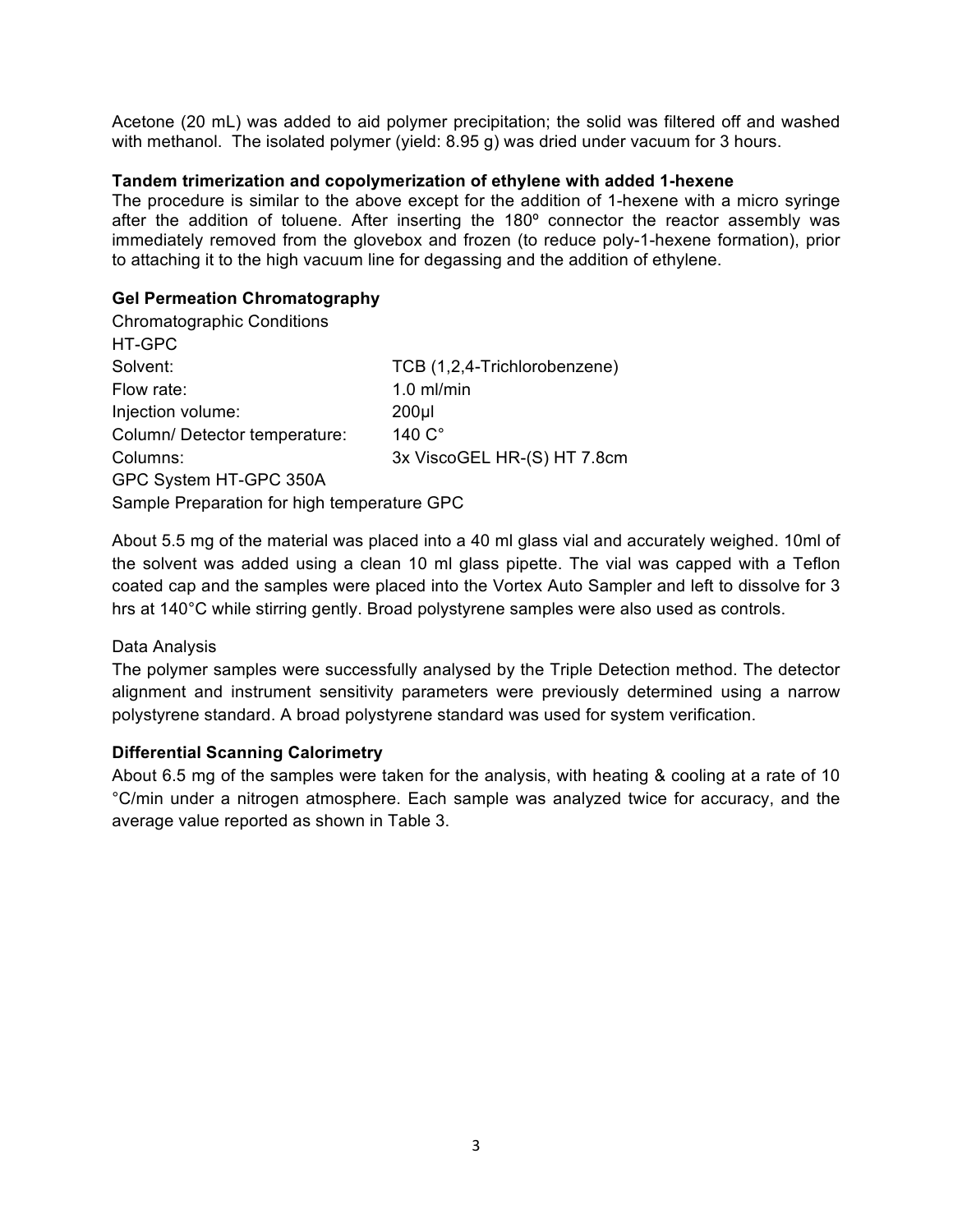#### **B. NMR spectra**



**Figure S1:** <sup>13</sup>C{<sup>1</sup>H} NMR spectrum (130 °C, tetrachloroethane) of LLDPE sample (20% 1hexene incorporation) prepared using co-supported catalyst system.

#### **C. Kinetic Model**

A simplified kinetic model was constructed to help assess the extent to which the co-supported catalysts function independently, as opposed to cooperating and/or interfering with one another. The model consists of three reaction steps: insertion of ethylene into a polymer chain growing at the polymerization catalyst ("pcat"); insertion of 1-hexene into the polymer chain; and trimerization of ethylene to 1-hexene at the trimerization catalyst ("tcat"). The amounts of ethylene and hexene incorporated into polymer chains ("peth" and "phex" respectively), and the amount of free hexene ("hex"), will be determined by the following differential equations, assuming polymer growth and trimerization are independent first- and second-order processes respectively:

$$
\frac{d[peth]}{dt} = k_1 [ethylene][pcat]
$$
  

$$
\frac{d[phex]}{dt} = k_2 [1-hexene][pcat]
$$

d[hex] = k<sub>t</sub>[ethylene]<sup>2</sup>[tcat]  $- k_2$ [1-hexene][pcat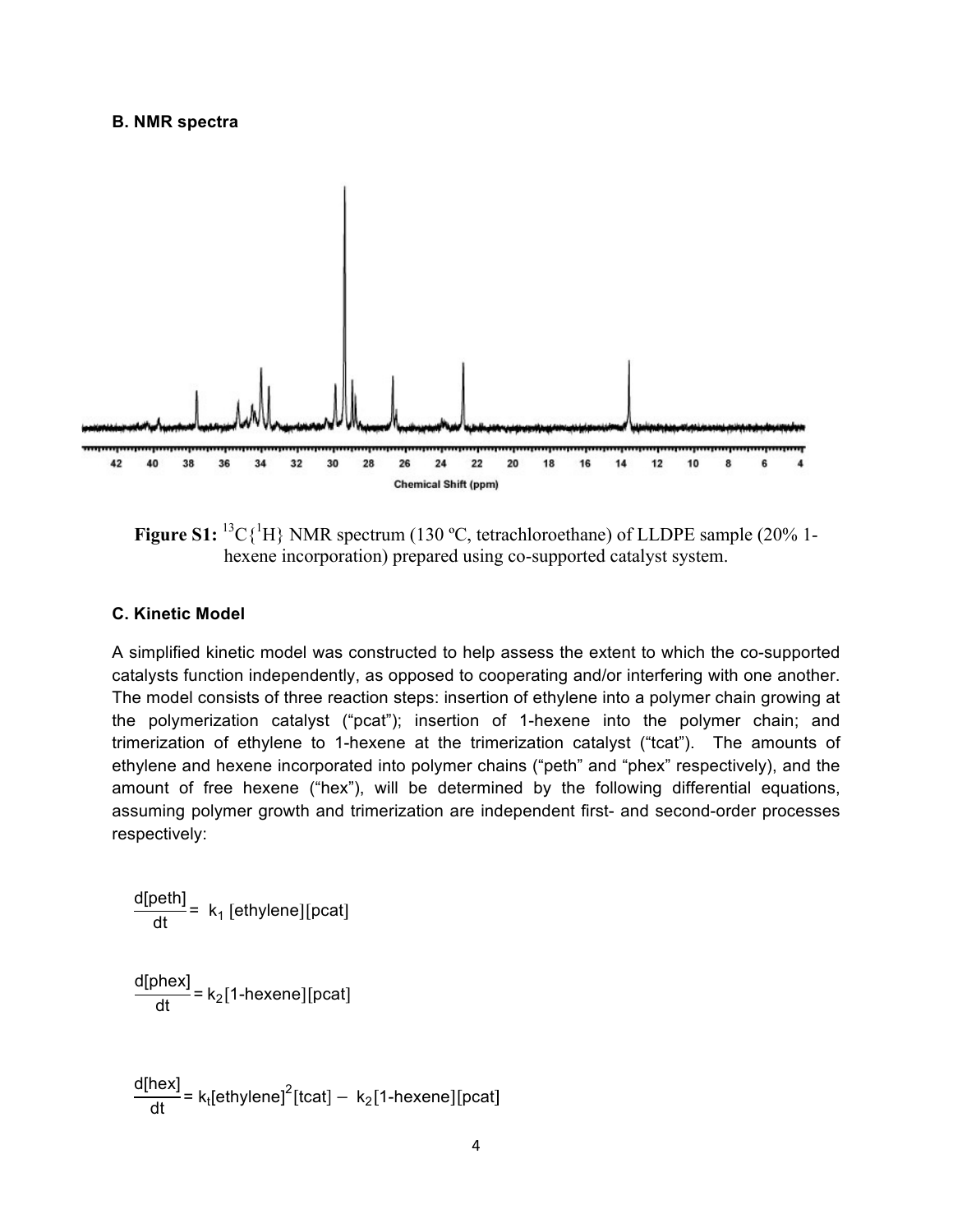This model incorporates a number of simplifying assumptions, several of which are known to be only approximately valid at best, but which hopefully are good enough to answer the basic questions posed. First, all amounts of substances (including solids) are treated as effective concentrations of soluble species; this neglects any effects of mass transfer to and from the support surface. Second, catalyst "concentrations" are taken to be constant over the life of the run; the trimerization catalyst in particular is known to exhibit both gradual initiation and deactivation during such periods. $5$  Two others are discussed below.

Numerical integration of the differential equations was performed by Euler's method, using a simple home-made BASIC program, and parameters adjusted to achieve the best fit to experimental results. All reactions modeled used 300 mg catalyst, with a total of 18 µmoles Ti/g, in 0.05 L of toluene, corresponding to a total effective [Ti] of 108 µ*M*, divided between [pcat] and [tcat] as appropriate to the particular experiment; at 1 atm [ethylene] = 0.142 *M*.

Test 1: Polymerization catalyst only; ethylene only: To match the experimental polymer yield of 6.55 g after 3h,  $k_1 = 24 M^1 s^{-1}$ .

#### Test 2: Polymerization catalyst only; ethylene + 90 mM 1-hexene.

The predicted polymer yield substantially exceeds the experimental value (1.61 g with 5.1 mol%) 1-hexene incorporation, suggesting that 1-hexene competes with ethylene for coordination to the polymerization catalyst and thus inhibits ethylene polymerization. There are a number of possible ways to build such behavior into the model, but the simplest (though again, only approximately valid) is to modify the first two equations by multiplying by the terms [ethylene]/([ethylene]+[hexene]) and [hexene]/([ethylene]+[hexene]) respectively. With that adjustment, good agreement with both the total polymer weight and 1-hexene incorporation was achieved with a value of  $k_2 = 4 \, M^1 s^{-1}$ . Thus, within the limits of these approximations, 1-hexene is incorporated into a chain around 1/6 as rapidly as ethylene.

#### Test 3: Co-supported s-FI(Ti)(1)-(Cp\*SiNR)Ti(3); ethylene only:

The experimental results (polymer yield 3.21 g; 7.6 mol % 1-hexene in polymer; 129 m*M* 1 hexene in solution) were reproduced very closely (see Table 2 in main text) with  $k_t$  = 50  $M^2$ s<sup>-1</sup> and the above values for  $k_1$  and  $k_2$ . No correction was made for the competing formation of decenes by co-trimerization of 1-hexene with two ethylenes; under these conditions that would not be expected to be a major factor.<sup>5</sup>

Test 4: Co-supported s-FI(Ti)(1)-(Cp\*SiNR)Ti(3); ethylene + 50 mM  $^{13}CH_2=CHC_4H_9$ :

Experimental results for 1 and 2 h runs are compared to model predictions, using the above values for all three rate constants, in Table 1 of the main text; reasonably good agreement was achieved for polymer yield, incorporation of 1-hexene into polymer, [hexene] in solution, and amount of label in both polymer and free hexene.

For the case of cooperative behavior — that is, if some fraction of hexene produced by trimerization gets transferred directly to a growing polymer chain without leaving the support surface — the model was modified by adding a term to each of the last two equations as follows, in which  $x =$  probability of 1-hexene being incorporated into polymer without going into solution:

d[phex] dt =k2 1-hexene pcat + kt[ethylene]<sup>2</sup> tcat x[pcat]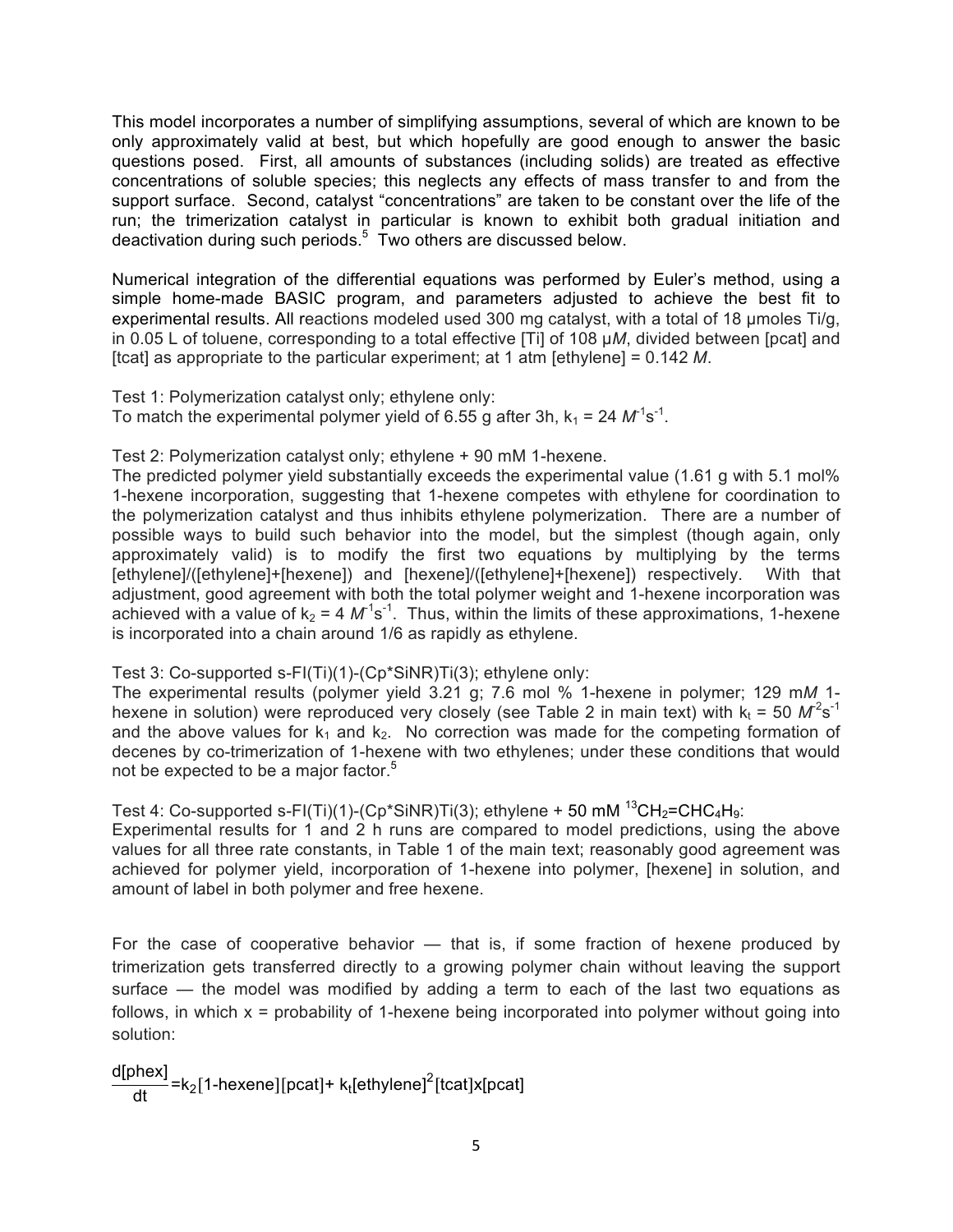# d[hex] dt = kt[ethylene]<sup>2</sup> tcat (1-x)[pcat] <sup>−</sup> k2 1-hexene pcat

Parameters  $k_2$  and  $k_t$  were optimized for this revised model and a value of  $x = 0.5$  by fitting predictions to the results of tests 2 and 3 above; the best match was not as good as for the baseline case of  $x = 0$ , but not so much worse as to allow any confident conclusion. However, when this model was applied to the labeling studies of test 4, there were strong discrepancies between prediction and experiment, particularly with regard to the *relative* labeling of free and polymerized 1-hexene, as discussed in the main text, providing good evidence against any significant cooperative behavior.

#### **D. Polymer Properties**

| $\mathsf{Entry}^a$ | Sample ID | (FI)Ti:(Cp*SiNR)Ti | Ti loading<br>(µmol/g) <sup>b</sup> | <b>Amount</b><br>(mg) $^{\rm c}$ | Yield<br>$(g)^d$ | 1-hexene<br>incorporation <sup>e</sup> |
|--------------------|-----------|--------------------|-------------------------------------|----------------------------------|------------------|----------------------------------------|
|                    | DA 01 67  | 1:2                | 18                                  | 620                              | 10.1             | 20%                                    |
| 2                  | DA 01 71  | 1:2.6              | 18                                  | 598                              | 6.66             | 16%                                    |
| 3                  | DA 01 77  | 1:3                | 18                                  | 590                              | 11.1             | 7.0%                                   |
| 4                  | DA 01 61  | 1:4                | 18                                  | 597                              | 3.81             | 1.8%                                   |
| 5                  | DA 01 47  | 1:5                | 18                                  | 599                              | 4.97             | 1.2%                                   |
| 6                  | DA 01 123 | 1:3                | 18                                  | 304                              | 8.65             | 20%                                    |

<sup>a</sup>Reactions in entries 1-5 were carried out as a slurry with 100 mL of toluene under 1 atmosphere ethylene pressure. Entry 6 was carried out at 3.4 atmosphere ethylene pressure with 50 mL of toluene. The total titanium content in the co-supported catalyst. <sup>c</sup>The amount of the co-supported silica catalyst used in the experiment. <sup>d</sup>Total dry weight of isolated polymer. <sup>e</sup>1-Hexene incorporation as determined using quantitative  $^{13}$ C{H} NMR spectroscopy.

#### **GPC Analysis**

**Table S2:** Number averaged molecular weights (M<sub>n</sub>) and polydispersity (PDI) for LLDPE

| samples       |                              |            |              |  |  |  |  |  |
|---------------|------------------------------|------------|--------------|--|--|--|--|--|
| <b>Sample</b> | $M_n$ (× 10 <sup>o</sup> Da) | <b>PDI</b> | (C)<br>l m l |  |  |  |  |  |
| DA 01 47      | 4.14                         | 2.38       | 119          |  |  |  |  |  |
| DA 01 61      | 3.67                         | 3.20       | 117          |  |  |  |  |  |
| DA 01 67      | 3.69                         | 1.88       | 114          |  |  |  |  |  |
| DA 01 71      | 2.57                         | 2.77       | 116          |  |  |  |  |  |
| DA 01 77      | 4.03                         | 2.27       | 115          |  |  |  |  |  |
| DA 01 123     | 4.11                         | 2.12       | 115          |  |  |  |  |  |